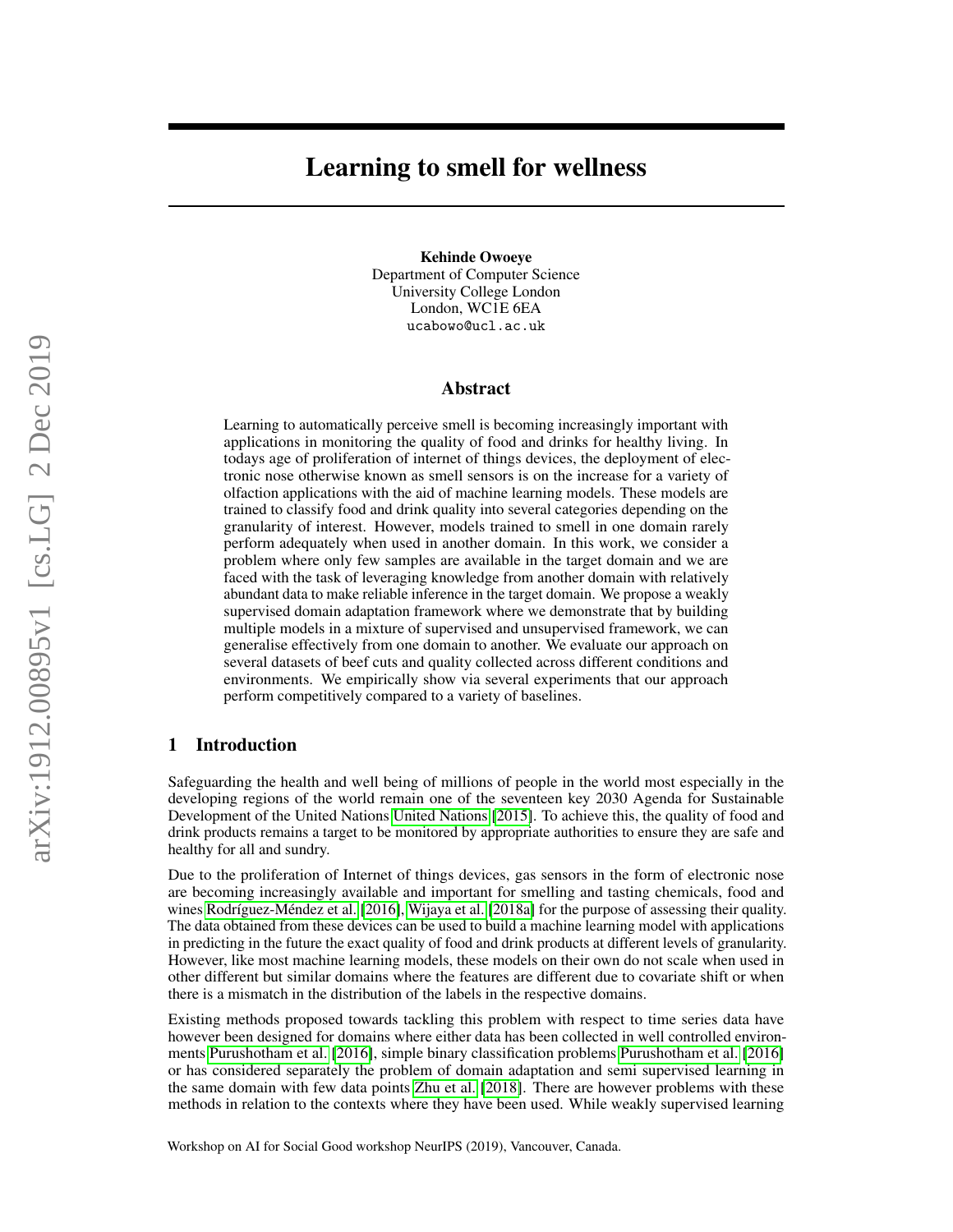methods don't scale to other domains, recent work [Saito et al.](#page-4-5) [\[2019\]](#page-4-5) has shown that conventional unsupervised domain adaptation methods designed to produce domain invariant features still perform poorly even when few samples are available in the target domain as well as fail to address adequately classification problems that exists around class boundaries in the target domain. In addition, while domain adaptation problems have hugely focused on generating domain invariant features, in practice, there is a mismatch in the label space coupled with the noisy nature of sensor data.

In this paper, we consider a scenario where we address the problem of domain adaptation with only few samples (four samples) [Xu and Tenenbaum](#page-4-6) [\[2007\]](#page-4-6) also known as semi-supervised/weakly supervised/few shots domain adaptation. Furthermore, we consider a situation where the classification is more fine-grained with the potential to misclassify for a naive classifier. We propose an approach that leverages a hierarchical model to find sub-groups in the source domain in an unsupervised manner using clustering. These sub-groups are then trained separately in a supervised learning framework with the aid of a recurrent neural network. A classifier is further trained on four samples per class in the target domain to map these data to the source domain clusters or models where the probability of classifying them accurately is best maximised in addition to training the source domain data in each cluster with the few labeled target domain data. We evaluate our approach on datasets of beef meat quality of different cuts collected across different spatiotemporal domains. Results on a variety of experiments with these datasets show that our approach performs competitively compared to competing baselines.

# 2 Related Work

We discuss previous works relative to ours under three broad themes of transfer learning, semisupervised learning and domain adaptation.

Transfer Learning: Using all 85 datasets in the UCR archive [Chen et al.](#page-4-7) [\[2015\]](#page-4-7), a convolutional neural network (CNN) was proposed to classify time-series [Fawaz et al.](#page-4-8) [\[2018\]](#page-4-8). They concluded that source data with some similarity to the target result in positive transfer and negative transfer if there is no similarity. In our case, we are only interested in using dataset with similarities in this case different beef cuts collected across different conditions but with varying difference in the distribution of the input features and labels.

Semi-Supervised Learning: A lot of work have been carried out in this space with respect to time series [Wei and Keogh](#page-4-9) [\[2006\]](#page-4-9), [Guan et al.](#page-4-10) [\[2007\]](#page-4-10). One key difference in our approach with respect to these works is that these methods are only designed for the domain where the source data is collected and perform poorly outside of this domain when the input and target distribution changes. In addition, we only consider a much more difficult few shot learning scenario where there are not mot more than four samples per class in the target domain.

**Domain adaptation:** Building on the method proposed by [Ganin et al.](#page-4-11) [\[2016\]](#page-4-11), a variational recurrent adversarial domain adaptation [Purushotham et al.](#page-4-3) [\[2016\]](#page-4-3) was proposed to generate domain invariant features for healthcare time series data. Compared to the binary classification problem considered in this work, we have focused on even more challenging task of classifying noisy time-series data into four groups where there are non-trivial differences between the input and label data distribution in the source and target domain. In addition, while they have assumed access to all the input features of the target domain, we assume we only have access to just four samples per class with their associated labels.

## 3 Problem formulation & Training objectives

#### 3.1 Problem Formulation

Given two time series distributions  $S(x_t, y_t)_{t=1}^{N_S}$  and  $T(x_t, y_t)_{t=1}^{N_T}$  where the former represents the source domain and the latter the target domain while  $x_t$  and  $y_t$  represents the input features and the labels at each time-step t respectively. Furthermore,  $N<sub>S</sub>$  and  $N<sub>T</sub>$  may or may not be equal and denotes the respective length of the two distributions and also the two distributions are different but similar in some respects. We assume during training we have access to all of the data from the source domain and only 4 samples per class from the target domain  $\{S(x_t, y_t)_{t=1}^{N_S}, T(x_t, y_t)_{t=1}^{4n}\}$  where n represents the number of unique labels in the target domain distribution. It has been shown that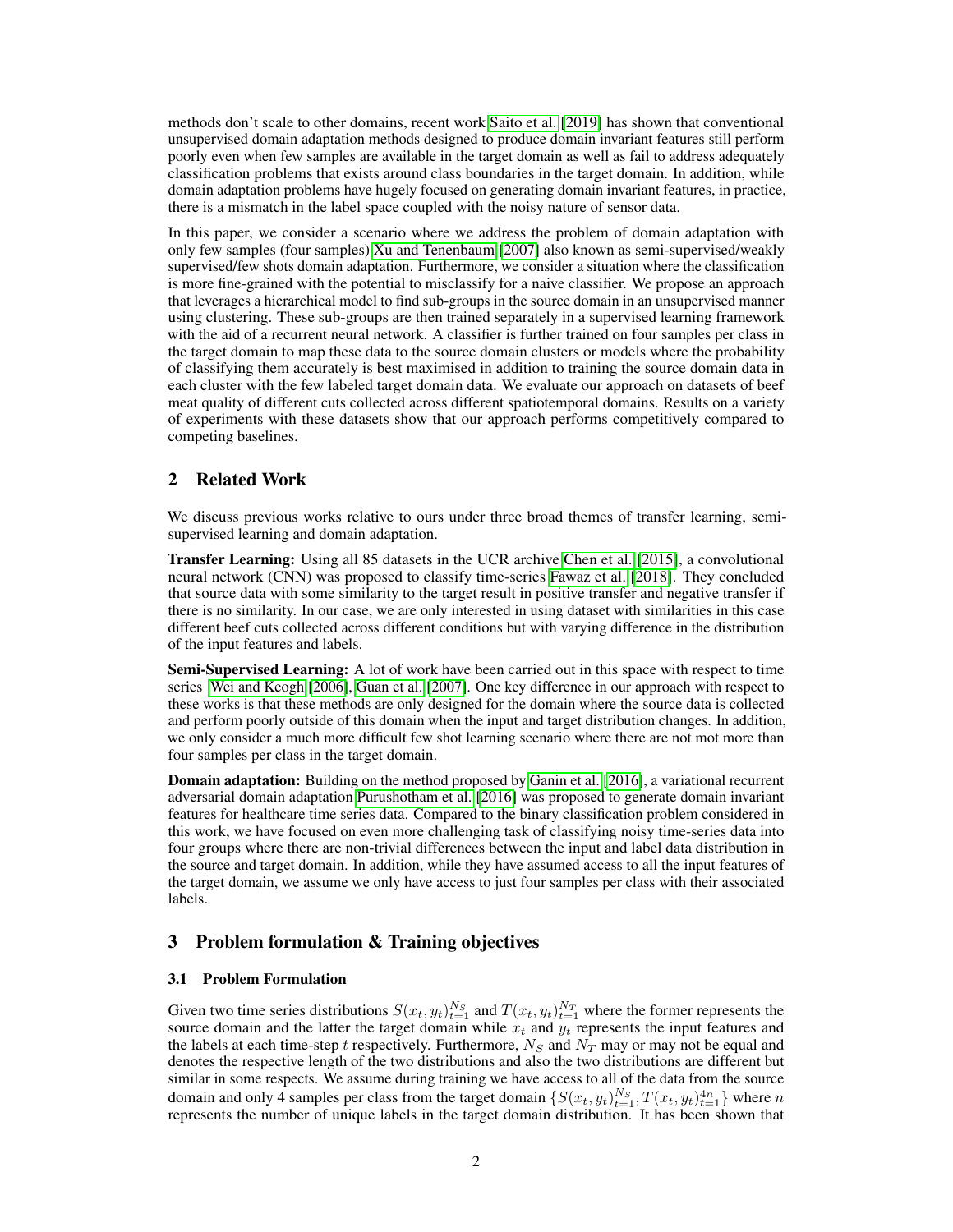human categorization often asymptotes after just three or four examples [Xu and Tenenbaum](#page-4-6) [\[2007\]](#page-4-6). Our goal is to build a classifier with almost human level capability to predict the remaining labels  $T(y_t)_{t=1}^{N_T-4n}$  in the target domain given  $T(x_t)_{t=1}^{N_T-4n}$ .

#### 3.2 Training objectives

There are three classifiers in the proposed model each with its training objective (See supplementary material for more details). The overall training objective however is given by:

$$
argmin_{\theta_1, \theta_2, \theta_3} E(\theta_1, \theta_2, \theta_3) = \frac{1}{N + 4n} \sum_{i=1,...,N+4n} L(y_i, f(X_i; \theta_3))
$$

$$
\frac{1}{4n} \sum_{i=1,...,4n} L(y_i, f(X_i; \theta_2))
$$
(1)
$$
\frac{1}{N} \sum_{i=1,...,N} L(y_i, f(X_i; \theta_1))))
$$

# 4 Dataset

We gathered dataset of beef meats classified broadly into four groups of excellent, good, acceptable and spoiled with all the datasets skewed towards the spoiled meat. These data have been collected with the aid of electronic nose gas sensors and other sensors to measure variables such as humidity, temperature and TVC (continuous label of microbial population). Each data point in the datasets was recorded per minute in a sequential manner. **Dataset 1** is made up of time series data of beef quality collected across five different instances across two years. Each data instance is 2160 in length [Wijaya et al.](#page-4-12) [\[2018b\]](#page-4-12). Dataset 2 consist of an extra-lean fresh beef monitored for about 75 minutes under fluctuating conditions of humidity and temperature [Wijaya et al.](#page-4-2) [\[2018a,](#page-4-2) [2017a,](#page-4-13) [2016,](#page-4-14) [2017b\]](#page-4-15). Dataset 3 contains 12 files of different beef meat cuts such as Inside - Outside, Round, Top Sirloin among others. Eleven gas sensors were used to collect the data [Wijaya](#page-4-16) [\[2018\]](#page-4-16).

## 5 Model, Procedures, Experiments & Baselines

We consider experiments (154 in all) across all datasets where we aim to investigate the performance of our model across a variety of contexts. We aim to evaluate the performance of our model when there is significant difference in the distribution of the input features and labels across the source and target domains.

#### 5.1 Model architecture

We use four recurrent neural networks, LSTM [Hochreiter and Schmidhuber](#page-4-17) [\[1997\]](#page-4-17) overall (two for training the two clusters of the source data alone and another two for training after adding the few target data) with four cells each and one logistic regression classifier. We use logistic regression to train the few labeled target data with the cluster labels as the input size here is too small for a neural network. The LSTMs with four cells each all employ a many to one classifier with a time-step of two. We Implement the model using Keras and Scikit learn.

#### 5.2 Training procedure

To train the classifier, we use the cluster label where the probability of predicting correctly the label of the data is maximized (two clusters constructed from the source data with the aid of Gaussian mixture model). In situations where none of the clusters can predict correctly any of the training target data label, we use the cluster label where the frequency of the label is higher. We run the model ten times settling for the iteration that performed well on the few target data in their new local domain. This model is run a further five times on the unseen target data to find the average classification accuracy.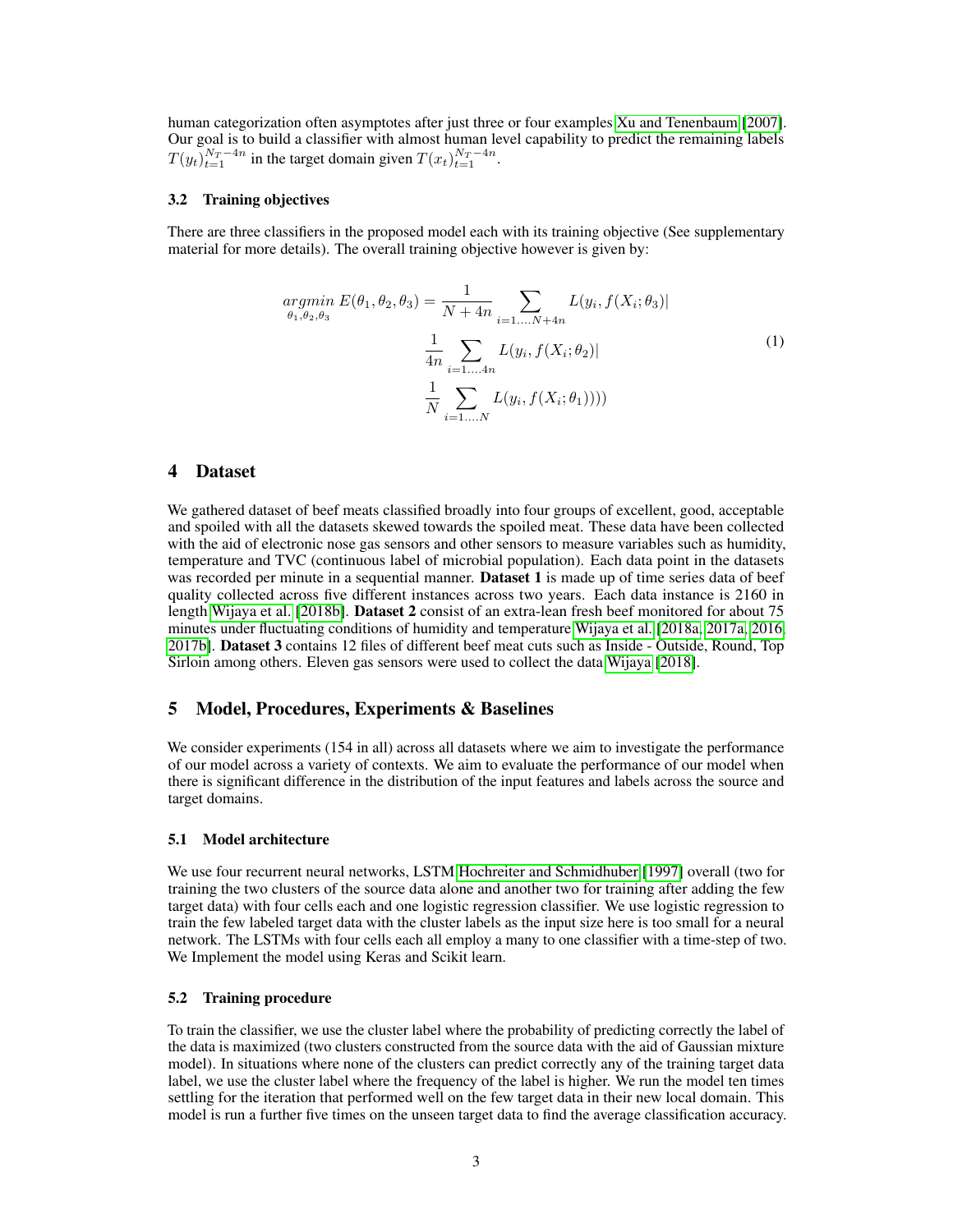#### 5.3 Baselines

We use logistic regression (LR), Ada-boost (AB) with a hundred estimators, Support vector machine (SVM), Semi Supervised learning (SS) [Wei and Keogh](#page-4-9) [\[2006\]](#page-4-9), Deep Neural Network (DNN) with two layers each with 256 neurons, Long short term memory (LSTM) with one layer and 4 cells, Recurrent Domain Adaptation Neural Network (RDANN) [Ganin et al.](#page-4-11) [\[2016\]](#page-4-11).

# 6 Results

Results (Table 1), show that our approach outperforms all baselines most of the times and overall across all experiments. Due to lack of the right quantity of data, most of the deep learning models appear to perform poorly.

| Source-Target            | LR    | AB    | SVM   | SS.        | <b>DNN</b> | <b>LSTM</b> | <b>R-DANN</b> | Ours  |
|--------------------------|-------|-------|-------|------------|------------|-------------|---------------|-------|
| $1_{1-5}$ – 2            | 19.59 | 69.43 | 11.26 | 36.24      | 5.95       | 46.02       | 47.18         | 79.85 |
| $1_1 - 3_{1-12}$         | 46.58 | 22.00 | 33.60 | 14.65      | 5.30       | 37.55       | 44.86         | 65.07 |
| $1_2 - 3_{1-12}$         | 33.97 | 54.73 | 25.89 | 13.59      | 7.97       | 41.21       | 37.61         | 64.39 |
| $1_3 - 3_{1-12}$         | 36.65 | 54.73 | 26.37 | 13.34      | 3.54       | 60.62       | 33.79         | 57.73 |
| $1_4-3_{1-12}$           | 39.41 | 31.37 | 28.42 | 13.63      | 10.53      | 13.31       | 32.62         | 66.77 |
| $1_5 - 3_{1-12}$         | 58.99 | 64.53 | 30.02 | 69.32      | 12.24      | 23.74       | 35.43         | 69.90 |
| $\overline{2} - 1_{1-5}$ | 52.06 | 59.44 | 49.03 | 38.81      | 11.69      | 14.08       | 42.77         | 67.14 |
| $2-3_{1-12}$             | 75.41 | 83.82 | 73.51 | 27.11      | 7.21       | 61.60       | 63.51         | 78.59 |
| $3_1 - 1_{1-5}$          | 54.14 | 46.66 | 45.31 | 64.46      | 8.34       | 49.06       | 38.91         | 52.19 |
| $3_2 - 1_{1-5}$          | 59.34 | 57.83 | 45.09 | 59.45      | 19.44      | 44.27       | 38.91         | 54.85 |
| $3_3 - 1_{1-5}$          | 58.08 | 62.22 | 44.99 | 71.04      | 19.44      | 51.30       | 42.26         | 52.84 |
| $3_4 - 1_{1-5}$          | 63.36 | 62.22 | 47.75 | 47.66      | 14.27      | 43.67       | 39.37         | 62.98 |
| $3_5 - 1_{1-5}$          | 61.99 | 62.22 | 43.88 | 41.04      | 15.58      | 50.44       | 34.33         | 59.89 |
| $3_6 - 1_{1-5}$          | 54.97 | 62.22 | 44.56 | 34.50      | 14.38      | 45.37       | 37.59         | 60.23 |
| $3_7-1_{1-5}$            | 55.84 | 62.22 | 48.28 | 20.72      | 14.26      | 39.43       | 41.79         | 65.33 |
| $3_8 - 1_{1-5}$          | 48.93 | 62.22 | 47.35 | 59.46      | 22.07      | 37.93       | 45.19         | 62.39 |
| $39 - 1_{1-5}$           | 53.40 | 62.22 | 43.48 | 18.96      | 20.17      | 33.31       | 47.12         | 64.46 |
| $3_{10} - 1_{1-5}$       | 58.65 | 62.22 | 47.80 | 68.15      | 15.52      | 47.32       | 30.66         | 61.37 |
| $3_{11} - 1_{1-5}$       | 55.69 | 62.22 | 43.67 | 74.14      | 13.31      | 48.44       | 35.92         | 56.77 |
| $3_{12}-1_{1-5}$         | 74.21 | 51.11 | 44.01 | <b>100</b> | 14.69      | 34.20       | 36.69         | 63.46 |
| $3_{1-12}-2$             | 51.56 | 88.08 | 60.28 | 91.33      | 20.52      | 33.60       | 78.74         | 92.18 |
| Avg                      | 52.99 | 59.23 | 42.12 | 46.55      | 13.16      | 40.78       | 43.59         | 66.59 |

Table 1: Classification accuracy all in %. Our approach can be seen to outperform all baselines most of the time across all experiments suggesting that it is useful when there are both label shifts as well as covariate shifts in the input features.

# 7 Conclusion

In this paper we have introduced a new approach towards transferring knowledge from one timeseries domain to another using only few samples for the purpose of assessing beef quality. Our approach leverages the construction of unsupervised classification tasks to improve actual beef quality classification tasks. We evaluate our approach on a time series data of beef quality cuts collected across different conditions. Results across a variety of experiments show that our approach performed competitively compared to competing baselines most especially when the distribution of the target domain labels differs significantly from that of the source domain. Our work is without its limitations, due to the number of experiments carried out and the total number of neural networks deployed, we have used the same hyper-parameters across all experiments. Careful tuning of the networks or change of architecture in the future can generate better results. In addition, Just like any other hierarchical model, this approach incurs additional computational cost. Furthermore, we envisage distributions with more classes can benefit from deep hierarchical clustering [Heller and Ghahramani](#page-5-0) [\[2005\]](#page-5-0) compared to the flat clustering we have used. Future work could investigate a combination of some of the techniques used here together with adversarial domain adaptation methods.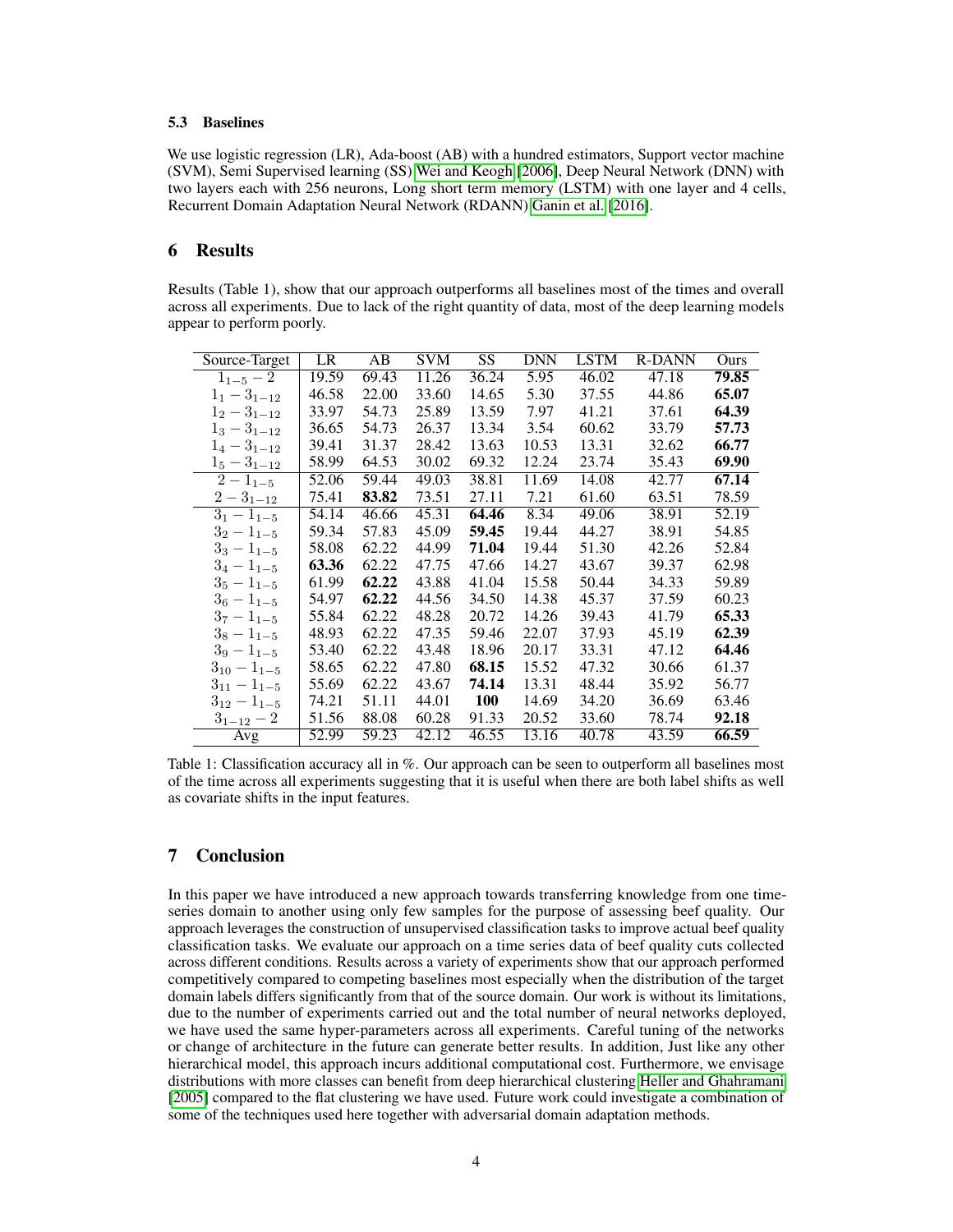# References

- <span id="page-4-0"></span>G. A. United Nations. Transforming our world: the 2030 agenda for sustainable development. New York: United Nations, 2015.
- <span id="page-4-1"></span>María L Rodríguez-Méndez, José A De Saja, Rocio González-Antón, Celia García-Hernández, Cristina Medina-Plaza, Cristina García-Cabezón, and Fernando Martín-Pedrosa. Electronic noses and tongues in wine industry. *Frontiers in bioengineering and biotechnology*, 4:81, 2016.
- <span id="page-4-2"></span>Rahman Wijaya, Riyanarto Sarno, and Enny Zulaika. Electronic nose dataset for beef quality monitoring under an uncontrolled environment?, mendeley data, v2, 2018a.
- <span id="page-4-3"></span>Sanjay Purushotham, Wilka Carvalho, Tanachat Nilanon, and Yan Liu. Variational recurrent adversarial deep domain adaptation. *International Conference on Learning Representations*, 2016.
- <span id="page-4-4"></span>Qingchang Zhu, Zhenghua Chen, and Chai Soh Yeng. A novel semi-supervised deep learning method for human activity recognition. *IEEE Transactions on Industrial Informatics*, 2018.
- <span id="page-4-5"></span>Kuniaki Saito, Donghyun Kim, Stan Sclaroff, Trevor Darrell, and Kate Saenko. Semi-supervised domain adaptation via minimax entropy. *arXiv preprint arXiv:1904.06487*, 2019.
- <span id="page-4-6"></span>Fei Xu and Joshua B Tenenbaum. Word learning as bayesian inference. *Psychological review*, 114 (2):245, 2007.
- <span id="page-4-7"></span>Yanping Chen, Eamonn Keogh, Bing Hu, Nurjahan Begum, Anthony Bagnall, Abdullah Mueen, and Gustavo Batista. The ucr time series classification archive. 2015.
- <span id="page-4-8"></span>Hassan Ismail Fawaz, Germain Forestier, Jonathan Weber, Lhassane Idoumghar, and Pierre-Alain Muller. Transfer learning for time series classification. In *2018 IEEE International Conference on Big Data (Big Data)*, pages 1367–1376. IEEE, 2018.
- <span id="page-4-9"></span>Li Wei and Eamonn Keogh. Semi-supervised time series classification. In *Proceedings of the 12th ACM SIGKDD international conference on Knowledge discovery and data mining*, pages 748–753. ACM, 2006.
- <span id="page-4-10"></span>Donghai Guan, Weiwei Yuan, Young-Koo Lee, Andrey Gavrilov, and Sungyoung Lee. Activity recognition based on semi-supervised learning. In *13th IEEE International Conference on Embedded and Real-Time Computing Systems and Applications (RTCSA 2007)*, pages 469–475. IEEE, 2007.
- <span id="page-4-11"></span>Yaroslav Ganin, Evgeniya Ustinova, Hana Ajakan, Pascal Germain, Hugo Larochelle, François Laviolette, Mario Marchand, and Victor Lempitsky. Domain-adversarial training of neural networks. *The Journal of Machine Learning Research*, 17(1):2096–2030, 2016.
- <span id="page-4-12"></span>Rahman Wijaya, Riyanarto Sarno, and Enny Zulaika. Electronic nose dataset for beef quality monitoring under an uncontrolled environment?, mendeley data, v3. *Mendeley Data*, 2018b.
- <span id="page-4-13"></span>Dedy Rahman Wijaya, Riyanarto Sarno, and Enny Zulaika. Information quality ratio as a novel metric for mother wavelet selection. *Chemometrics and Intelligent Laboratory Systems*, 160:59–71, 2017a.
- <span id="page-4-14"></span>Dedy Rahman Wijaya, Riyanarto Sarno, and Enny Zulaika. Sensor array optimization for mobile electronic nose: Wavelet transform and filter based feature selection approach. *International Review on Computers and Software*, 11(8):659–671, 2016.
- <span id="page-4-15"></span>Dedy Rahman Wijaya, Riyanarto Sarno, Enny Zulaika, and Shoffi Izza Sabila. Development of mobile electronic nose for beef quality monitoring. *Procedia Computer Science*, 124:728–735, 2017b.
- <span id="page-4-16"></span>Dedy Rahman Wijaya. Dataset for electronic nose from various beef cuts, 2018. URL [https:](https://doi.org/10.7910/DVN/XNFVTS) [//doi.org/10.7910/DVN/XNFVTS](https://doi.org/10.7910/DVN/XNFVTS).
- <span id="page-4-17"></span>Sepp Hochreiter and Jürgen Schmidhuber. Long short-term memory. *Neural computation*, 9(8): 1735–1780, 1997.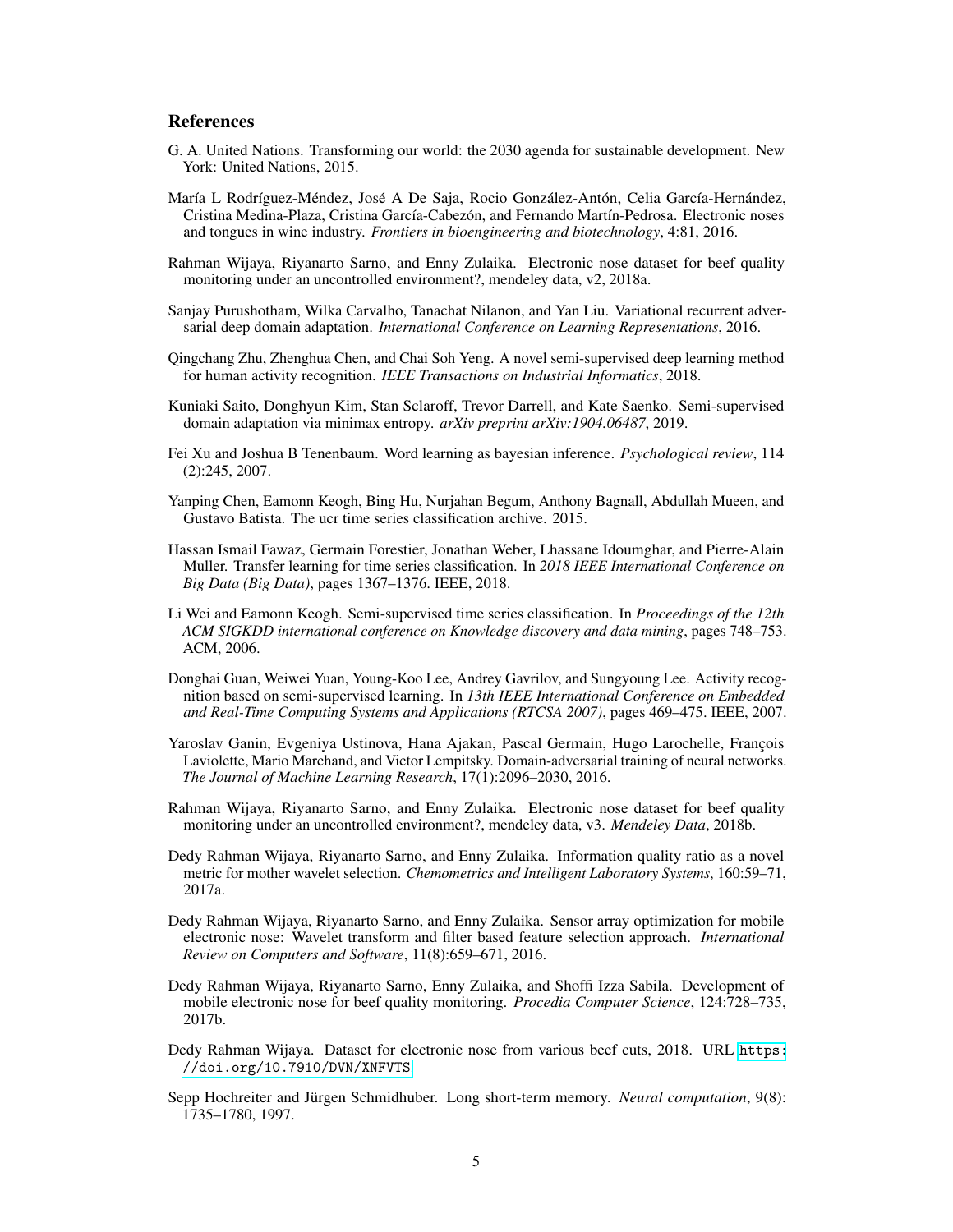- <span id="page-5-0"></span>Katherine A Heller and Zoubin Ghahramani. Bayesian hierarchical clustering. In *Proceedings of the 22nd international conference on Machine learning*, pages 297–304. ACM, 2005.
- <span id="page-5-1"></span>Diederik P Kingma and Jimmy Ba. Adam: A method for stochastic optimization. *International Conference on Learning Representations*, 2015.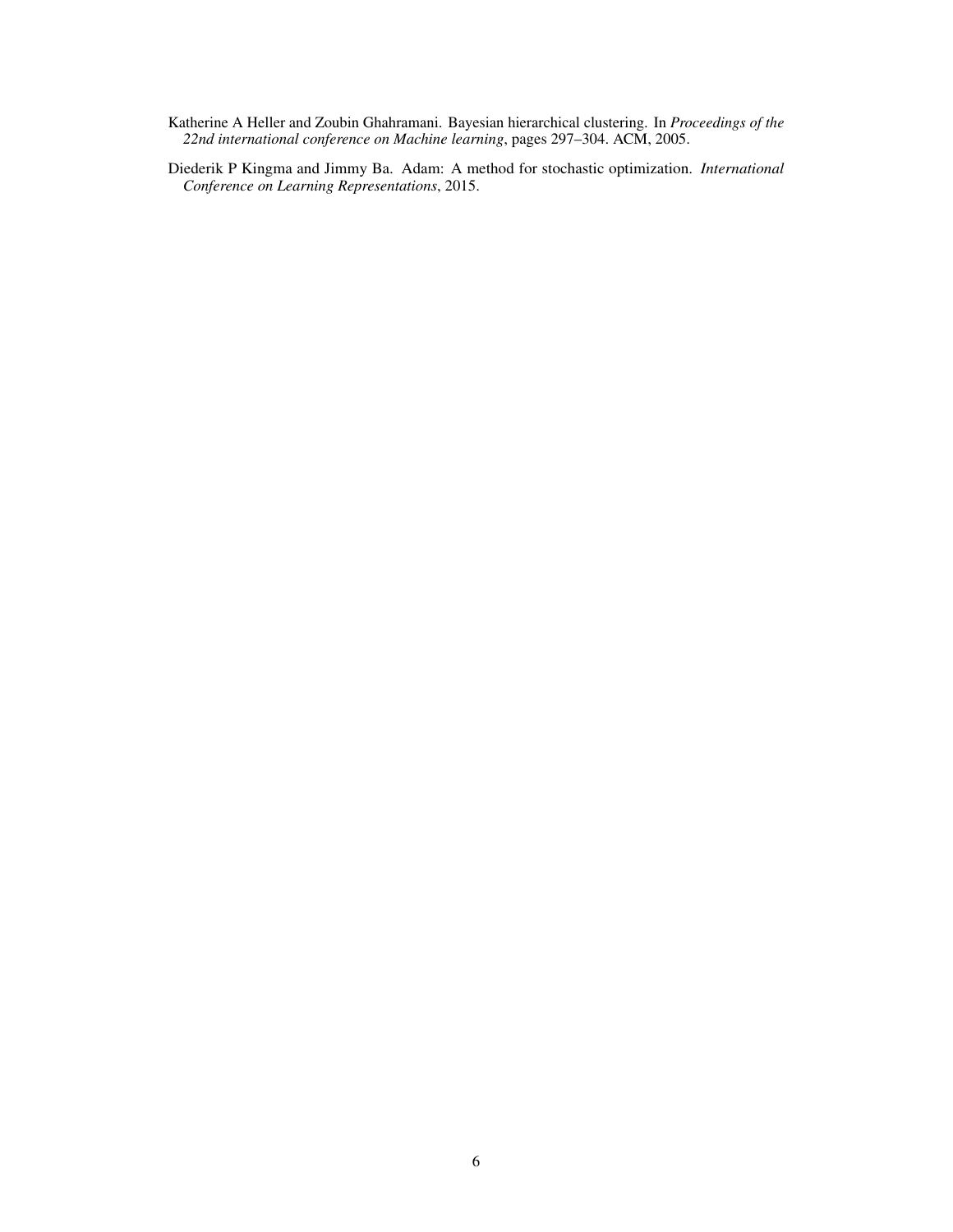## Supplementary Material

## a Approach: Additional Information

The proposed approach leverages the construction of auxiliary tasks to improve the performance of a downstream supervised learning task. The essence of constructing auxiliary tasks is to aid the efficiency of learning a similar or related task. To construct auxiliary tasks for the purpose of our approach, we aim to find clusters in the source domain data where the probability of classifying each of the few labeled target data is maximized. The task therefore is defined as given the cluster label  $C_k$  where the probability of classifying the few target labels is maximized, find  $argmax p(\hat{y} | \hat{X}, C_k)$ .

The choice of the number of clusters is an open question. But it is essential to find a balance between the difficulty of finding  $p(C_k|\hat{X}_{i=1...N_t})$  and that of  $argmax p(\hat{y}|\hat{X}_{i=1...N_t}, C_k)$ .

 $\hat{y}$ 

There are four benefits of our approach with respect to domain adaptation. First, by finding clusters in the source distribution features, we are able to reduce the mismatch in the distribution of labels. Second, by allocating the target data to source models or cluster where its probability of being predicted is maximised, we reduce the mismatch in the feature distribution between the source and target domain. Third, since sensor data are extremely noisy, our approach has the potential to ensure extremely noisy inputs are represented in clusters where they appear as outliers enabling the efficient learning of the model parameters. And lastly, by only using labels for the classes that are far apart in the feature space, it is not necessary in some cases to obtain sample labels of the target data for all the classes as similar input features will be found in the same cluster attached to the same model.

#### b Algorithm

#### Algorithm 1

- 1: **Input:** Source data:  $S(x_t, y_t)_{t=1}^{N_S}$ , Target data:  $T(\hat{x}_t, \hat{y}_t)_{t=1}^{4n}$
- 2: Output: Target domain class labels,  $\hat{y}^1, \hat{y}^2, ...., \hat{y}^N$
- 3: Find clusters  $C_{k=1,...,k_n}$  in the input dataset.
- 4: Train each cluster  $C_k$  with a RNN model  $M_i$ .
- 5: Find the cluster  $(C_k)$  / model  $(M_k)$  where  $argmax p(\hat{y} | \hat{X}, C_k)$
- $\hat{y}$ 6: Retrain each of the RNN model  $M_k$  again with the old source data in  $C_k$  combined with the new data from  $T(\hat{x}_t, \hat{y}_t)_{t=1}^{4n}$
- 7: Train a classifier to assign target data into the right cluster / model using  $T(\hat{x}_t)_{t=1}^{4n}$  and labels from  $(C_k)$ .
- 8: for each datapoint in test data do:
- 
- 9: Assign data to model  $M_k$  from step 6 using classifier from step 7.<br>10: Run the RNN model  $M_k$  attached to the assigned cluster  $C_k$  from step 6. Run the RNN model  $M_k$  attached to the assigned

# c Training objectives: Additional Information

There are three classifiers in the proposed model each with its training objective. The training objective for classifying source domain labels alone is given by:

<span id="page-6-1"></span>
$$
argmin_{\theta_1} E(\theta_1) = \frac{1}{N} \sum_{i=1,...,N} L(y_i, f(X_i; \theta_1))
$$
\n(2)

The training objective for the local domain classification (training few labeled target data with cluster labels) is given by :

<span id="page-6-0"></span>
$$
argmin_{\theta_2} E(\theta_2) = \frac{1}{4n} \sum_{i=1...4n} L(y_i, f(X_i; \theta_2))
$$
\n(3)

<sup>11:</sup> end

<sup>12:</sup> **return**  $\hat{y}_1, \hat{y}_2, ..., \hat{y}_N$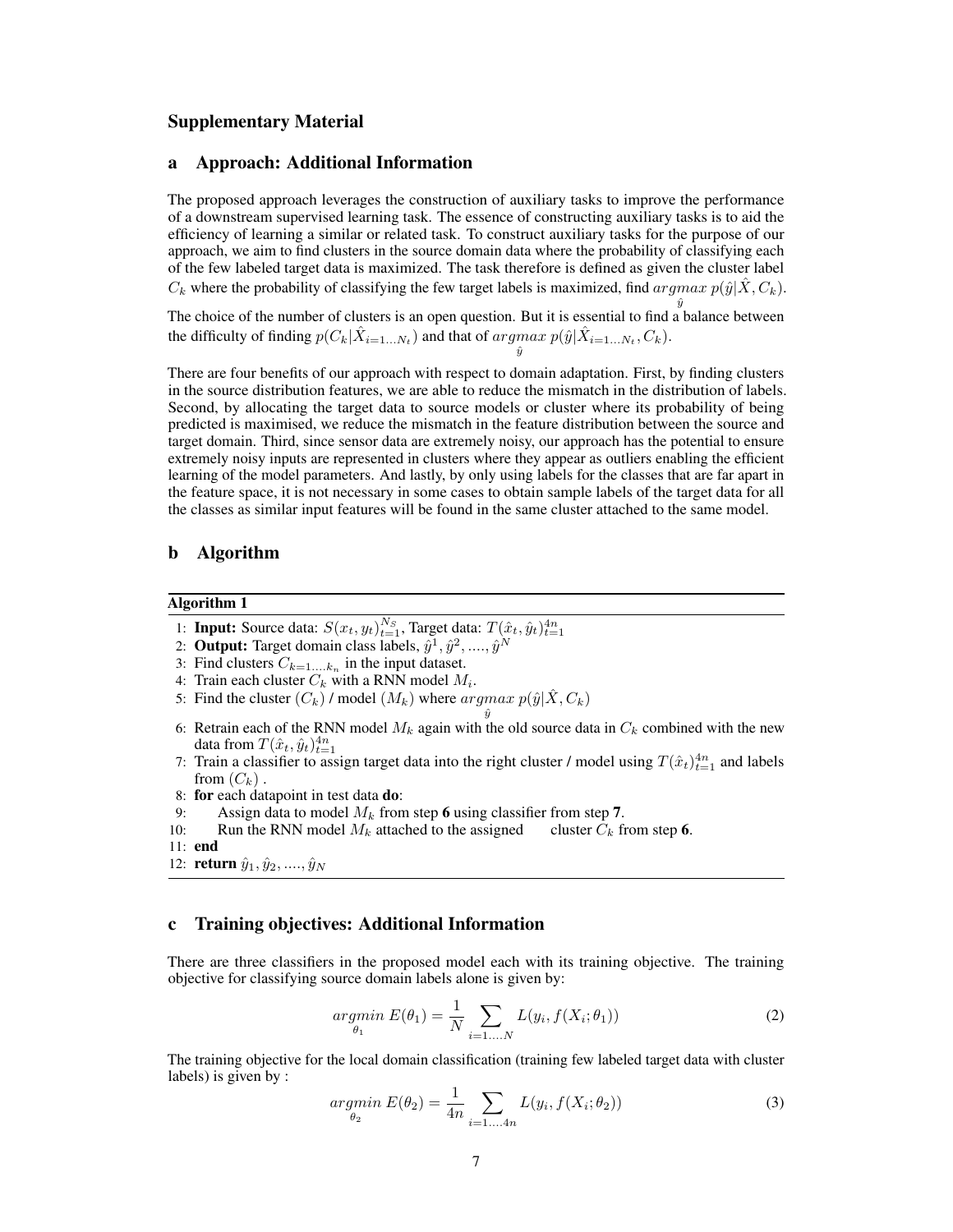Where  $n$  is the number of unique classes in the target domain. The loss for classifying labels from all the local domains after adding few labeled data from the target domain (both source and target labels) is given by:

<span id="page-7-0"></span>
$$
argmin_{\theta_3} E(\theta_3) = \frac{1}{N+4n} \sum_{i=1...N+4n} L(y_i, f(X_i; \theta_3))
$$
\n(4)

The overall training objective is given by training objective (equation [4\)](#page-7-0) conditioned on training objective (equation [3\)](#page-6-0) which is conditioned on training objective (equation [2\)](#page-6-1).

$$
argmin_{\theta_1, \theta_2, \theta_3} E(\theta_1, \theta_2, \theta_3) = \frac{1}{N + 4n} \sum_{i=1,...,N+4n} L(y_i, f(X_i; \theta_3))
$$

$$
\frac{1}{4n} \sum_{i=1,...,4n} L(y_i, f(X_i; \theta_2))
$$
(5)
$$
\frac{1}{N} \sum_{i=1,...,N} L(y_i, f(X_i; \theta_1))))
$$

## d Model Architecture



Figure 1: Model architecture showing the structure of our approach.

# e Baselines: Additional Information

We compare our approach with several baselines with and without domain adaptation described below. While the domain adaptation baselines are fully unsupervised with the advantage of access to all target features during training, we still aim to compare these methods with our approach to see how these constraints influence performance.

Logistic regression (LR): We use a multinomial variant with a lbfgs solver.

Adaboost (AB): With 100 estimators.

Support Vector Machine (SVM): One versus one. We add the few labeled data from the target distribution to the training data here and also for LR and AB above.

Semi-Supervised (SS): Uses one nearest neighbour [Wei and Keogh](#page-4-9) [\[2006\]](#page-4-9) classifier. We use a variant of this approach where we extend the original approach to a four way classifier since the original approach was proposed for binary classification. We build a dedicated classifier (assumed to be perfect) for each of the classes containing data from the source domain. We classify each data in the test data by assigning data into class where the one nearest neighbour has the minimum distance with respect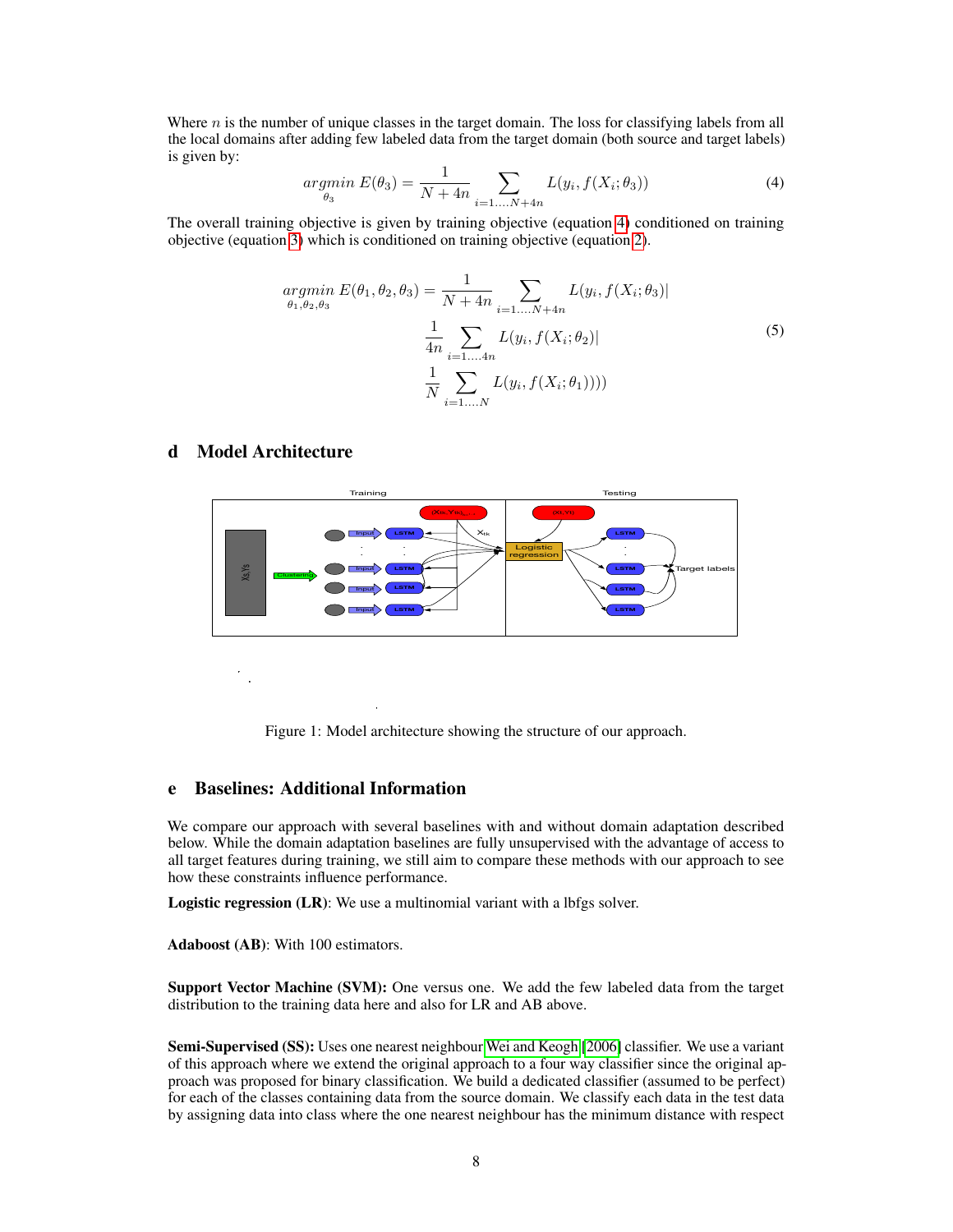to the four classifiers. Test data is added to the training data if the distance to the nearest neighbour is smaller than the mininum distance between samples in the same class in the training dataset. We use only the training data here to assess the ability of this approach to generalise when used on datasets from another domain while the test data is added to the training data as discussed above during testing.

Deep Neural Network (DNN) : With two layers and 256 neurons each, trained over 100 epochs with dropout  $= 0.2$ , softmax layer and adam opimizer [Kingma and Ba](#page-5-1) [\[2015\]](#page-5-1).

Recurrent Neural Network (LSTM): A long short term memory (LSTM) network with 1 layer, timestep  $= 2$ , four cells, trained over 100 epochs with dropout  $= 0.2$ , softmax layer and adam optimizer [Kingma and Ba](#page-5-1) [\[2015\]](#page-5-1). We use both training data and few labeled target data for training here and also for DNN.

Recurrent Domain Adaptation Neural Network (R-DANN): This is the domain adaptation approach of [Ganin et al.](#page-4-11) [\[2016\]](#page-4-11) but with an LSTM in the feature extractor as in [Purushotham et al.](#page-4-3) [\[2016\]](#page-4-3). Two layer feed-forward network with 128 neurons each are further added to the feature extractor as well as the source and domain classifiers. Relu activation is used throughout the feature extraction network and tanh for the LSTM with a softmax layer for classification.

# f Data & Preprocessing: Additional Information

We provide more information on the datasets we have used here.

We gathered dataset of beef meats classified broadly into four groups of excellent, good, acceptable and spoiled with all the datasets skewed towards the spoiled meat. These data have been collected with the aid of electronic nose gas sensors and other sensors to measure variables such as humidity, temperature and TVC (continuous label of microbial population). Each data point in the datasets was recorded per minute in a sequential manner.

Dataset 1: This consists of time series data of beef quality collected across five different instances across two years. Each data instance is 2160 in length. Nine gas sensors (MQ135, MQ136, MQ2, MQ3, MQ4, MQ5, MQ6, MQ8, MQ9) were used to collect the data including the humidity and temperature sensors [Wijaya et al.](#page-4-12) [\[2018b\]](#page-4-12).

Dataset 2: This contains an extra-lean fresh beef monitored for about 75 minutes under fluctuating conditions of humidity and temperature. Ten Gas Sensors (MQ135, MQ136, MQ2, MQ3, MQ4, MQ5, MQ6, MQ7, MQ8, MQ9) were used to collect the data as well as humidity and temperature sensors [Wijaya et al.](#page-4-2) [\[2018a,](#page-4-2) [2017a,](#page-4-13) [2016,](#page-4-14) [2017b\]](#page-4-15).

Dataset 3: Contains 12 files of different beef meat cuts such as Inside - Outside, Round, Top Sirloin among others. Eleven gas sensors (MQ135, MQ136, MQ137, MQ138, MQ2, MQ3, MQ4, MQ5, MQ6, MQ8, MQ9) were used to collect the data [Wijaya](#page-4-16) [\[2018\]](#page-4-16).

To ensure the input features are uniform across all datasets collected, we remove the features corresponding to the humidity and temperature variable as well as those corresponding to the sensors MQ7, MQ138 and MQ137.

# g Evaluation: Additional Information

All results are reported using the source data and the few target training data except for SS and R-DANN to demonstrate their inherent limitations in the absence of target domain data. We evaluate all methods on the average classification accuracy from one dataset to another. For example,  $2-1_{1-5}$ means model trained on dataset 2 containing just one file is tested on dataset 1 with five datasets or files. The average classification accuracy is thus based on the average of the accuracies of the model trained on dataset 2 and tested on the five datasets in dataset 1.